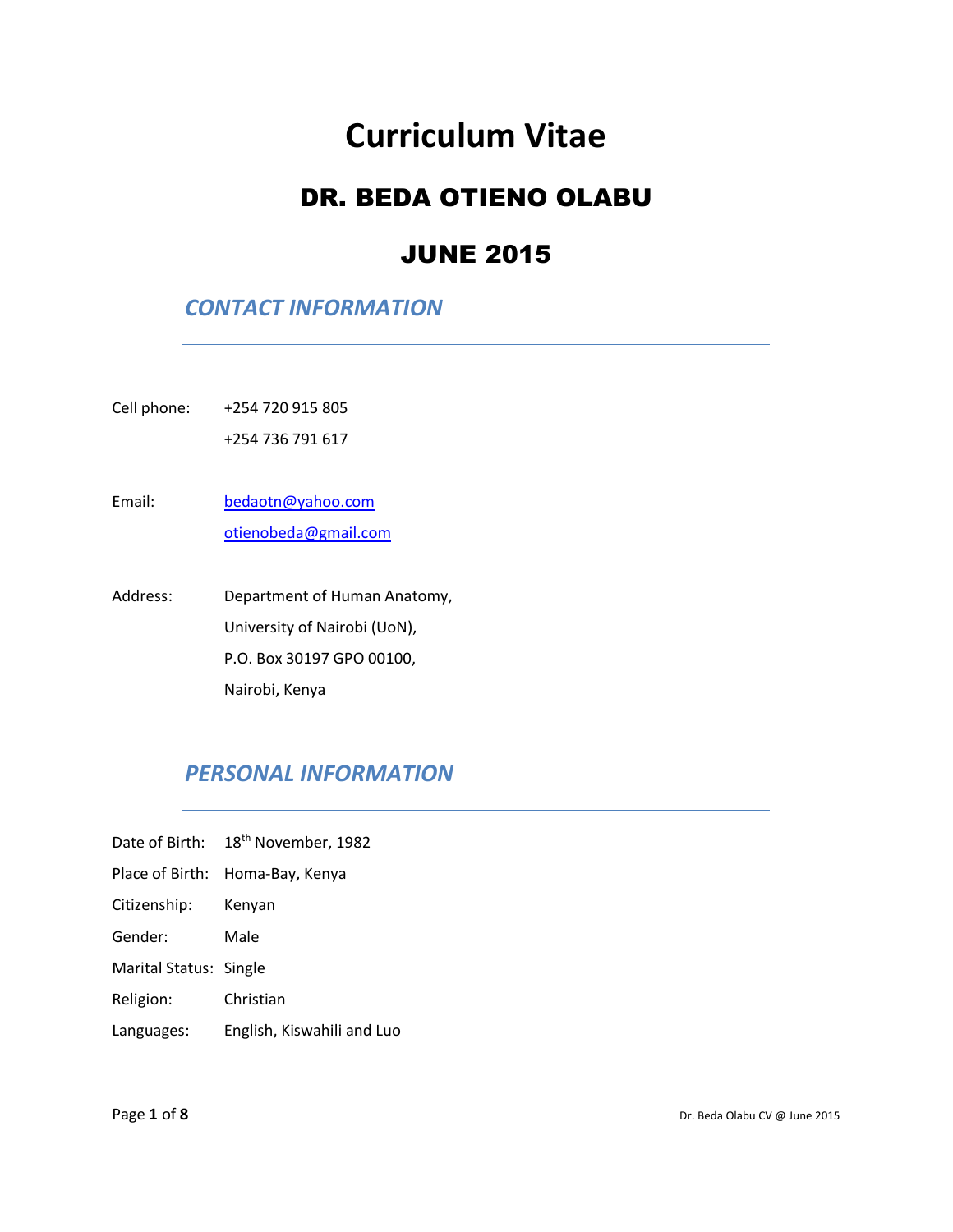### *EDUCATIONAL EXPERIENCE*

2011 - 2014: MSc, Human Anatomy (University of Nairobi): Structural Changes in the Rabbit Penile Architecture in Induced Hypogonadism.

- 2003 2009: MBChB (University of Nairobi)
- 2005 2006: BSc (Anatomy); "Anatomy of the Human Third Coronary Artery", "Variant Anatomy of the Supraclavicular Brachial Plexus", "Molecular Regulation of Limb Development", "Variations of the Brachial Arterial System" – University of Nairobi
- 1998 2001: Kapsabet Boys High School (KCSE). Best overall in Nandi District.
- 1989 1997: Chemomi Primary School (KCPE).

#### *PROFESSIONAL EXPERIENCE*

2011 – Current: Tutorial Fellow, Department of Human Anatomy, University of Nairobi

- 2010 2011: Internship at Kangundo District Hospital:
	- (i) Successfully rotated in the four major disciplines (Surgery, Internal Medicine, Paediatrics and Obstetrics and Gynaecology), displaying exemplary performance in all fields.
	- (ii) Formed part of the team that spearheaded the establishment of a Comprehensive Diabetic Care Clinic in the Hospital.
	- (iii) Fostered the inclusion of cardiovascular risk assessment of patients attending the outpatient clinics as a routine checkup. This involves weight and height for body mass index (BMI) calculation and waist circumference for estimation of central obesity in addition to the usual blood pressure (BP) measurement.
	- (iv) Successfully campaigned for and participated in the introduction of health talks given to patients attending the outpatient clinics daily.
- 2005 2011: Demonstrator of Anatomy to Undergraduates, Department of Human Anatomy, University of Nairobi.
- 2008 2009: Demonstrator of Anatomy to Mortuary Attendants, Chiromo.
- 2007 2009: Contract teacher of Neuronatomy, Kenya Medical Training College (KMTC)- Department of Occupational Therapy.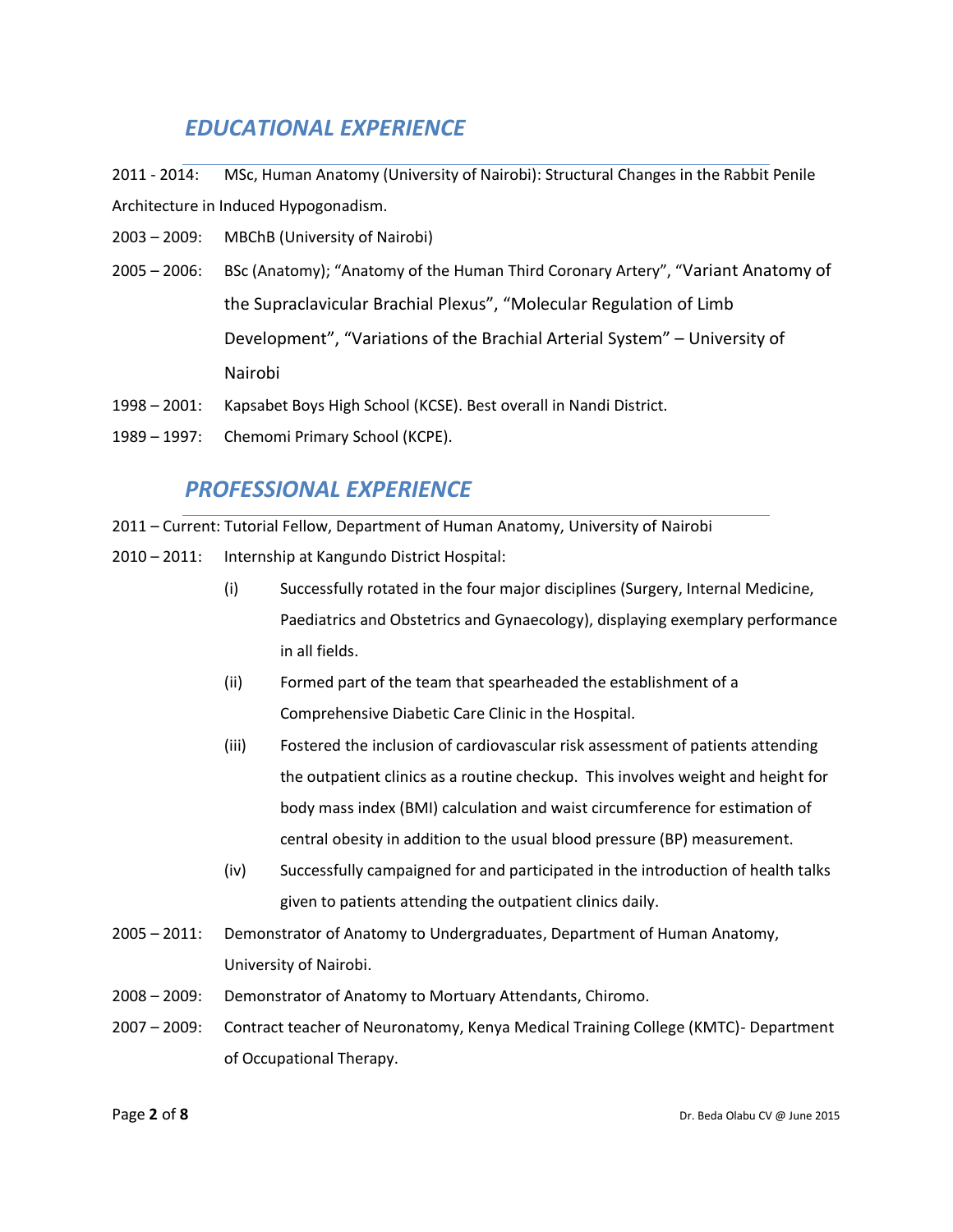#### *PEER REVIEWED PUBLICATIONS*

- 1. **Beda O. Olabu**, Poonamjeet K. Loyal, Bethleen W. Matiko, Joseph M. Nderitu , Musa K. Misiani, Julius A. Ogeng'o (2015). Variant Anatomy of the External Jugular Vein. Anatomy Journal of Africa; 4(1):518 - 527.
- 2. Julius Ogeng'o, Musa Misiani, Bethleen Waisiko, **Beda O. Olabu**, Emily Maranga (2015). Variant Branching of the Common Femoral Artery in a Black Kenyan Population: Trifurcation is Common. Anatomy Journal of Africa; 4(1):528 – 533.
- 3. Beryl S. Ominde, Kirsteen O. Awori, **Beda O. Olabu**, Julius A. Ogeng'o (2015). Anatomical Measurements of the Distal Clavicle in a Kenyan Population. Anatomy Journal of Africa; 4(1):450  $-456.$
- 4. Peter Gichangi, Sara Mugania, **Olabu Beda** (2015). Elastic Fibre System in the Shaft of Adult Human Penis. Anatomy Journal of Africa; 4(1):466 – 475.
- 5. Beryl S. Ominde, **Beda Olabu**, Julius A. Ogeng'o (2015). Length of Coronary Sinus in a Black Kenyan Population: Correlation with Heart Length. Anatomy Journal of Africa; 4(1):488 – 495.
- 6. Ogeng'o JA, Misiani M, **Olabu BO**, Inyimili MI. (2014). Pattern of origin of anterior inferior cerebellar artery in a black Kenyan population. Anat Physiol 4: 154.doi 10.4172/2161 – 0940.1000154.
- 7. **Olabu B**, Gichangi P, Saidi H, Ogeng'o J (2014). Castration causes progressive reduction of length of the rabbit penis. Anatomy Journal of Africa; 3 (3): 412 – 416.
- 8. Misiani M, Mandela P, Obimbo M, **Olabu B**, Gikenye G (2014). Morphometric characteristics of the fibular incisura in adult Kenyans. Anatomy Journal of Africa; 3(1):243 – 249.
- 9. Julius Ogeng'o, **Beda Olabu**, Rankeet Sinkeet, Nafula M. Ogeng'o, and Hemedi Elbusaid (2014). Vertebral Artery Hypoplasia in a Black Kenyan Population. International Scholarly Research Notices; Article ID 934510, Page 5: http://dx.doi.org/10.1155/2014/934510.
- 10. Ogeng'o JA, Misiani MK, **Olabu BO**, Waisiko BM, Murunga A (2014). Variant termination of the left coronary artery: pentafircation is not uncommon. Eur J Anat; 18 (2): 98 – 101.
- 11. Ominde BS, Odula P, **Olabu BO**, Ogeng'o JA (2014). Regional Differences in the Diameter of Coronary Sinus among Black Kenyans. Anat Physiol; 4:141. doi: 10.4172/2161-0940.1000141.
- 12. Ogeng'o J, **Olabu B**, Misiani M, Waisiko B, Loyal P (2014). Topography of aortic bifurcation in a black Kenyan population. Anatomy Journal of Africa; 3 (2): 341 – 345.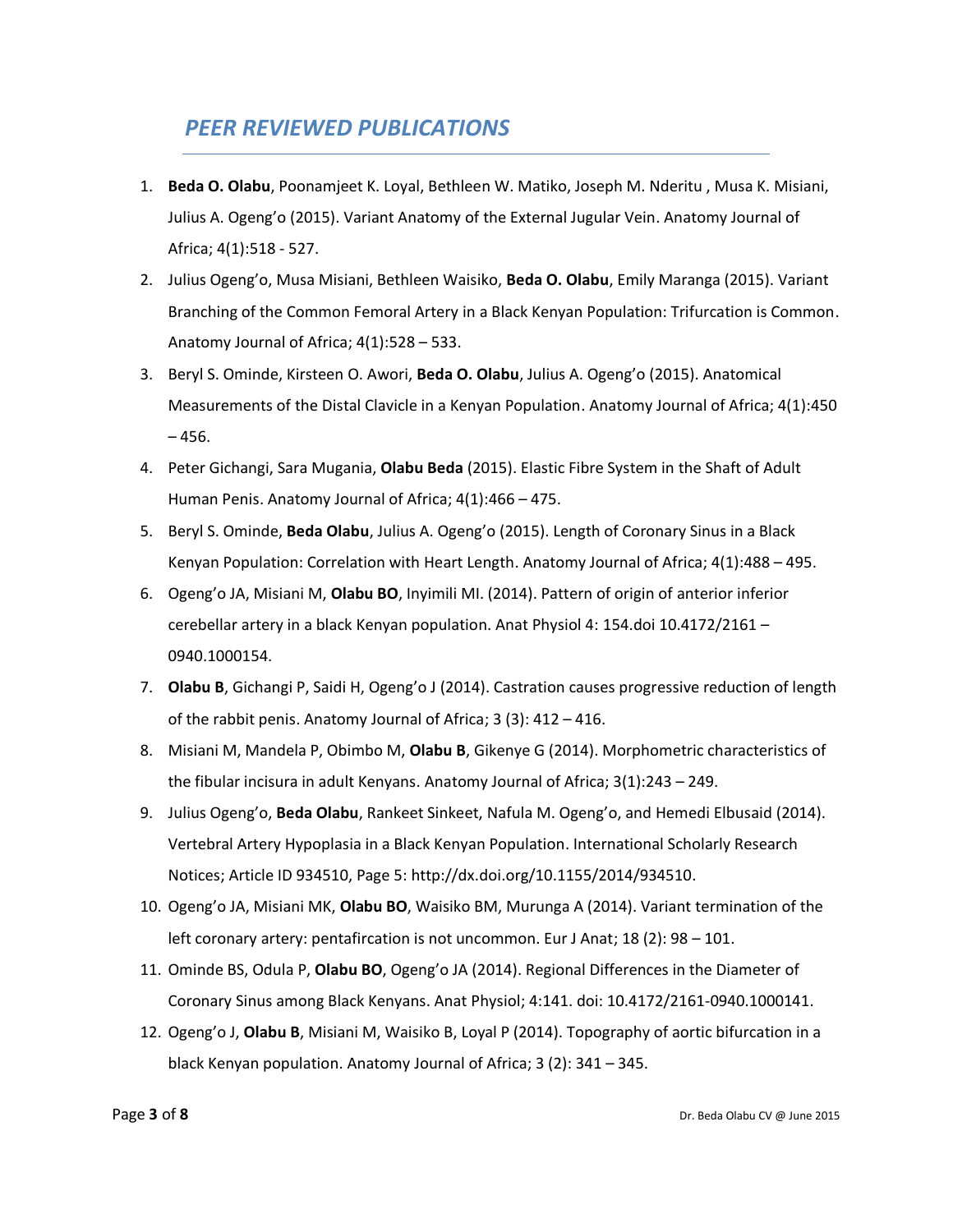- 13. Ogeng'o J, Ongeti K, Obimbo M, **Olabu B**, Mwachaka P (2014). Features of atherosclerosis in the Tunica Adventittia of coronary and carotid arteries in a black Kenyan population. Anat Res Int; Article ID 2014:456741. doi: 10.1155/2014/456741.
- 14. **Olabu BO**, Okoro DO, Thigiti JM, Oramisi VA (2013). Impact of socio-cultural practice of infant/young child gum lancing during teething. Journal of Clinical Pediatric Dentistry; 37(4):355- 9.
- 15. Ogeng'o JA, Gatonga P, **Olabu BO**, Ongeti KW, Obimbo MM (2013). Pattern of atherosclerotic Diseases among Kenyans. Reality of myocardial Infarction. MEDICOM: The Afr J Hosp Sci Med; 28(2): 47 – 50.
- 16. Kevin W. Ongeti, Julius A. Ogeng'o, Anne N. Pulei, **Beda O. Olabu**, Catherine N. Gakara (2013). Blood pressure characteristics among slum dwellers in Kenya. Global Advanced Research Journal of Microbiology; 2(4):80-85.
- 17. Ogeng'o J, Mwachaka P, **Olabu B,** Ongeti K (2013). Aging Changes in the Tunica Intima of the Aorta in Goat (capra Hircus). Anatomy Journal of Africa; 2(2):161-167.
- 18. Ogeng'o JA, Gatonga PM, **Olabu BO,** Nyamweya DK, Ong'era D (2013). Pattern of congestive heart failure in a Kenyan paediatric population. Cardiovascular Journal of Africa; 24(4): 117-20.
- 19. Ogeng 'o, JA, Ongeti K, Misiani M, **Olabu B** (2013)**.** Maintaining excellence in Teaching of Human Anatomy: University of Nairobi Experience. Anatomy Journal of Africa; 2(1):117–129.
- 20. Ogeng'o JA, **Olabu BO**, Sinkeet SR, Ong'era D (2013). Pattern of peripheral vascular Disease in an African country. MEDICOM – Afr J Hosp sci pract; 28(1): 5 – 8.
- 21. Ogeng 'o, JA, **Olabu BO**, Obimbo MM, Sinkeet SR, Inyimili MI (2012). Variant termination of basilar artery in a black Kenyan population. Journal of Morphological Sciences; 29(2):91-93.
- 22. Sinkeet SR, Ogeng'o JA, Elbusaidy H, **Olabu BO**, Irungu MW (2012). Variant origin of the lateral circumflex femoral artery in a black Kenyan population. Folia Morphologica; 71(1):15-18.
- 23. Musyoki E, Ogeng'o JA, Obimbo MM, **Olabu BO**, Ogeng'o MN (2012). Characteristics of women undergoing induced abortion in a Kenyan tertiary referral hospital. The Journal of Obstetrics and Gynecology of Eastern and Central Africa (JOGECA); 24(2): 48-52.
- 24. Okoro D, **Olabu B** (2011). Spontaneous postpartum pneumomediastinum: A case report and review of literature. The Journal of Obstetrics and Gynecology of Eastern and Central Africa (JOGECA); 23(2):64-66.
- 25. Julius A. Ogeng'o, Patrick Gatonga, **Beda O. Olabu**, Dennis Ongera (2011). Pattern of Hypertensive Kidney Disease in a Black Kenyan Population. Cardiology; 120:125-129.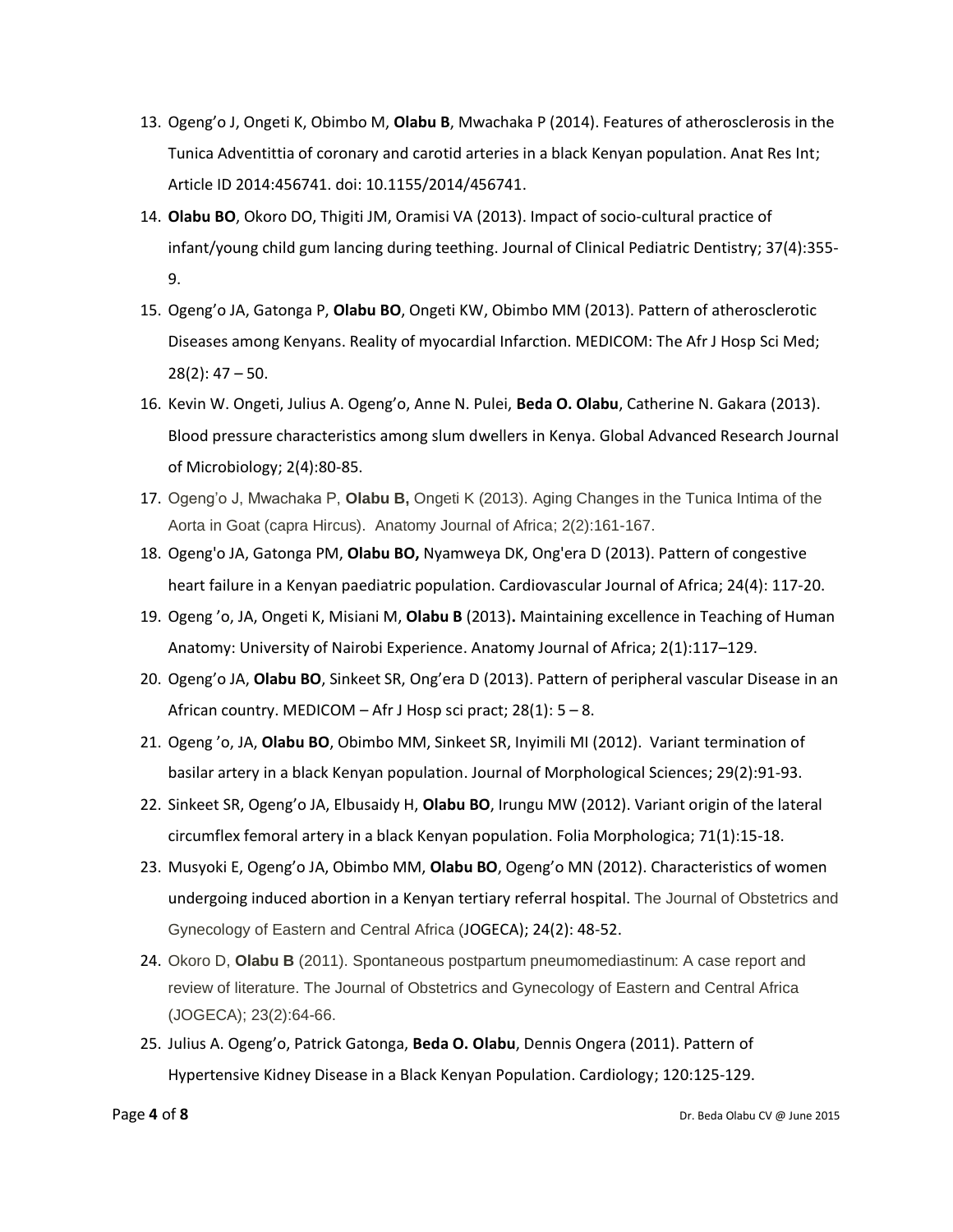- 26. Ayugi JW, Ogeng'o JA, Macharia IM, **Olabu BO** (2011). Pattern of acquired neck masses in a Kenyan paediatric population. International Journal of Oral and Maxillofacial Surgery; 40(4):384- 387.
- 27. Ogeng'o JA, Gatonga P, **Olabu BO** (2011). Cardiovascular causes of death in an east African country: an autopsy study. Cardiology Journal; 18(1):67-72.
- 28. Julius Alexander Ogeng'o, Moses Madadi Obimbo, **Beda Otieno Olabu** & Simeon Ranket Sinkeet (2011). Pattern of aneurysms among young black Kenyans. Indian Journal of Thoracic and Cardiovascular Surgery; 27(2):70–75.
- 29. Ogeng'o JA, Mwachaka PM, **Olabu BO** (2011). Vasa Vasora in the tunica media of goat aorta. Int. J. Morphol; 29(3):702- 705.
- 30. Ogeng'o JA, Obimbo MM, **Olabu BO**, Gatonga PM, Ong'era D (2011). Pulmonary thromboembolism in an East African tertiary referral hospital. J Thromb Thrombolysis; 32(3):386-391.
- 31. Ogeng'o JA, **Olabu BO**, Ong'era D, Sinkeet SR (2010). Pattern of acute myocardial infarction in an African country. Acta Cardiol; 65(6): 613 – 618.
- 32. Ogeng'o JA, **Olabu BO**, Gatonga PM, Munguti JK (2010). Branching pattern of aortic arch in a Kenyan population. J Morphol Sci; 27: 51 – 55.
- 33. Ogeng'o JA, **Olabu BO** (2010). Cortical stroke in Kenya. Int J Stroke; 5: 517 518.
- 34. Ogeng'o JA, **Olabu BO** (2010). Pattern of femoro-popliteal aneurysms in an African population. J Vasc Bras; 9(2): 1-4.
- 35. Ogeng'o JA**, Otieno B** (2010). Aneurysms in arteries of the upper extremity in a Kenyan population. Cardiovasc Pathol; 20(1): e53-e56.
- 36. Ogeng'o JA, **Olabu BO** (2010). Pattern of Extracranial Peripheral Aneurysms at a referral Hospital in Kenya. Ann Afr Surg; 5: 3 – 8.
- 37. Ogeng'o JA, **Olabu BO**, Mburu AN, Sinkeet SR (2010). Paediatric stroke in a African country. J Pediatr Neurosci; (3): 11 – 13.
- 38. Ogeng'o JA, **Olabu BO**, Kilonzi JP (2010). Pattern of aortic aneurysms in an African country. J Thorac cardiovasc Surg; 140(4): 797 - 800.
- 39. Ogeng'o JA, Malek AAK, Kiama SG, **Olabu BO** (2009). Muscle "islands" in the tunica media of the goat thoracic aorta. J. Morphol Sci; 26 (3 -4): 171 – 175.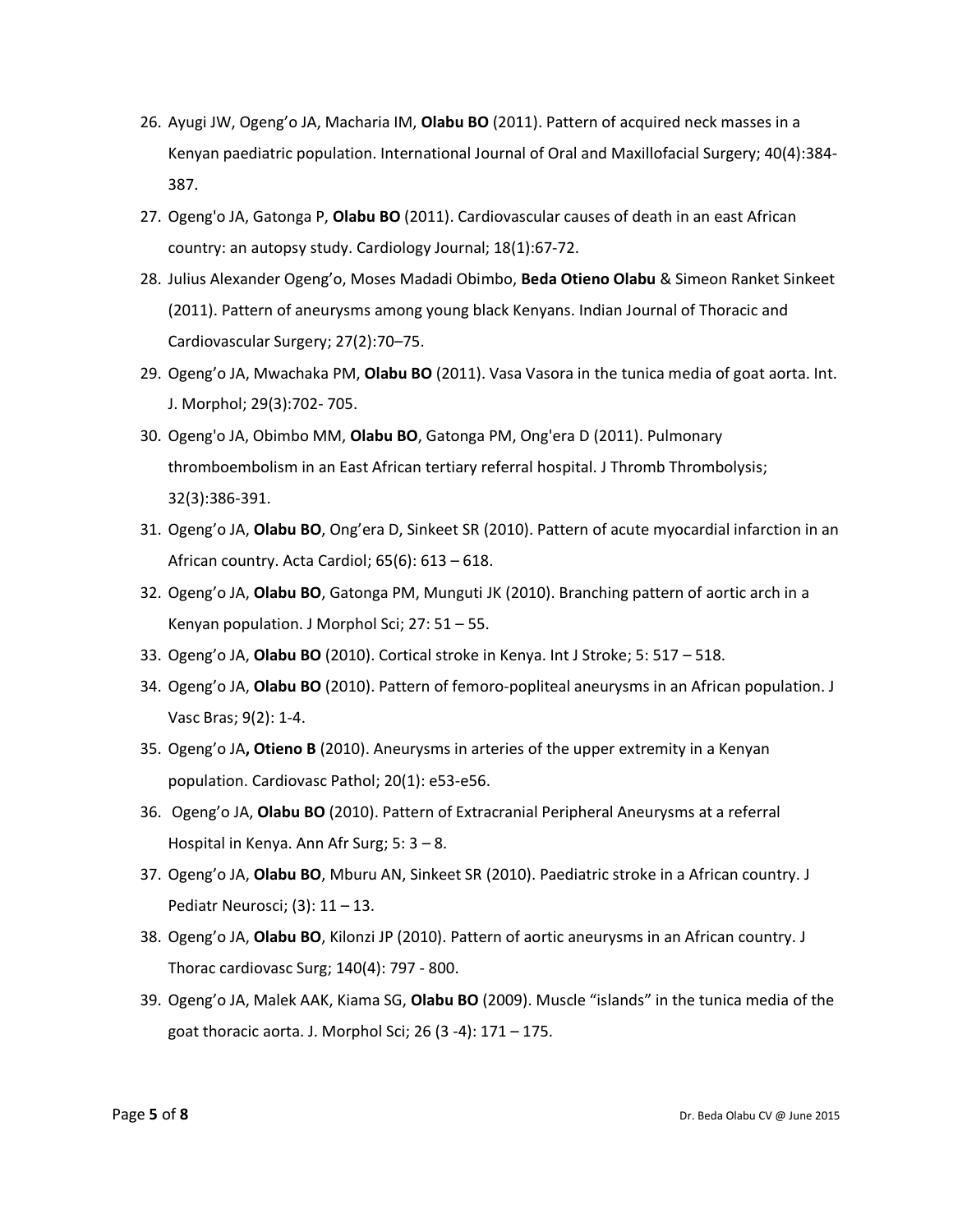- 40. Ogeng'o Julius A., **Otieno Beda O**., Kilonzi Justus P., Sinkeet Simeon R., Muthoka Johnstone M (2009). Intracranial Aneurysms in an African Country. Neurology India; 57(5): 612 – 615.
- 41. **Olabu B,** Ogeng'o J, Kirsteen A, Saidi H (2008). Variations in the Formation of Supraclavicular Brachial Plexus in Kenyans. Ann. Afr. Surg; 2: 9-14.
- 42. **Olabu B**, Saidi H, Ogeng'o J, Hassanali J (2009). Prevalence and Distribution of the Third Coronary Artery in Kenyans. Int. J. Morphol. 2007; 25(4): 851-854.

### *BSc ANATOMY STUDENTS SUPERVISED*

- 1. **Busaidy Swafiya Salim (2015):** Age and sex related differences in the structure of the crista terminalis.
- 2. **Mpekethu Nelson Mweteri (2014):** Topography and structure of the intra-abdominal testicular artery in a Kenyan population.
- 3. **Mpekethu Nelson Mweteri (2014):** Neovascularization: Mechanisms and Applications.
- 4. **Brian Michael Wambua (2014):** Role of Telomeric protein and their application in Cancer therapy.

### *WORKSHOPS AND CONFERENCES ATTENDED*

- 2010: The Hypertension Management Symposium (Certificate)
- 2008: International Scientific Conference on Cardiovascular Diseases (Certificate)
- 2008: HIV/AIDS and Reproductive Health Seminar (Certificate)
- 2008: Diversity in High Performance Teams (Certificate)
- 2006: Scientific Conference of the Surgical Society of Kenya (Certificate)
- 2006: Laboratory Animal Science (Certificate)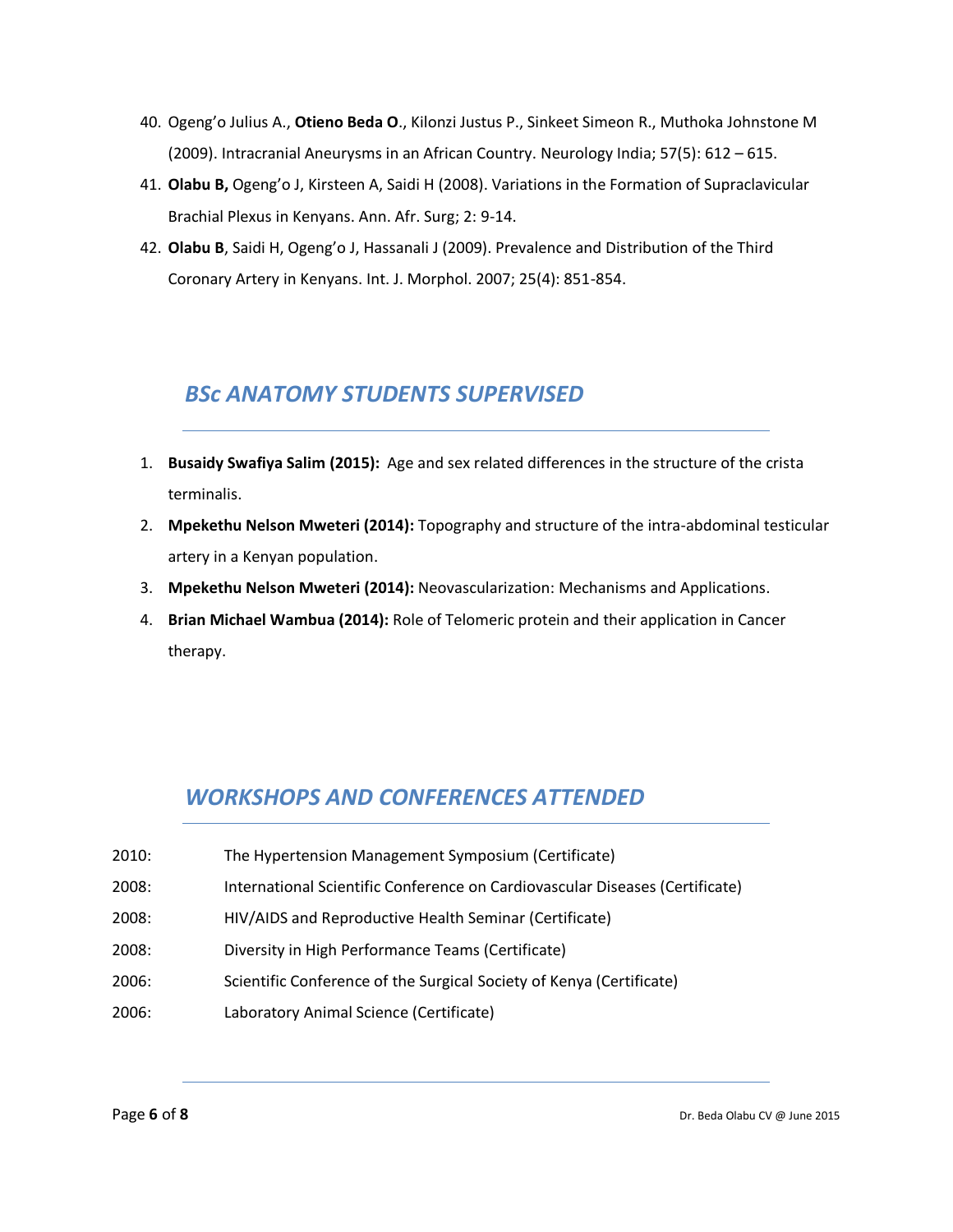### *PRESENTATIONS*

| 2010: | Actual and Accurate Blood Pressure Measurements; The Hypertension Management                 |
|-------|----------------------------------------------------------------------------------------------|
|       | Symposium.                                                                                   |
| 2010: | Approach to a Patient with Hypertension: Updates from Current Studies; CME,                  |
|       | Kangundo District Hospital.                                                                  |
| 2010: | Approach to, and Management of a patient with Head Injury at a Level IV Kenyan               |
|       | District Hospital; CME, Kangundo District Hospital.                                          |
| 2010: | Management of Shoulder Dystocia; CME, Kangundo District Hospital.                            |
| 2010: | Neonatal Resuscitation: Current Practice; CME, Kangundo District Hospital.                   |
| 2010: | Approach to, and Management of a patient with Diabetic Ketoacidosis in a poor                |
|       | resource setting; CME, Kangundo District Hospital.                                           |
| 2010: | Emergency Preparedness in a Level IV Kenyan District Hospital; CME, Kangundo District        |
|       | Hospital.                                                                                    |
| 2008: | Variations of the Brachial Arterial System; Scientific Conference of the Surgical Society of |
|       | Kenya (SSK).                                                                                 |
| 2008: | Anatomy of the Third Coronary Artery; International Scientific Conference on                 |
|       | Cardiovascular Diseases.                                                                     |
|       |                                                                                              |

### *LEADERSHIP EXPERIENCE*

- 2010 2011: Representative of Medical Officer Interns, Kangundo District Hospital.
- 2007 2009: Prayer Coordinator, Medical School Christian Union (MSCU), University of Nairobi.
- 2000 2001: Deputy School Captain (in charge of academics), Kapsabet Boys High School.
- 1999 2000: Dispensary Captain, Kapsabet Boys High School.